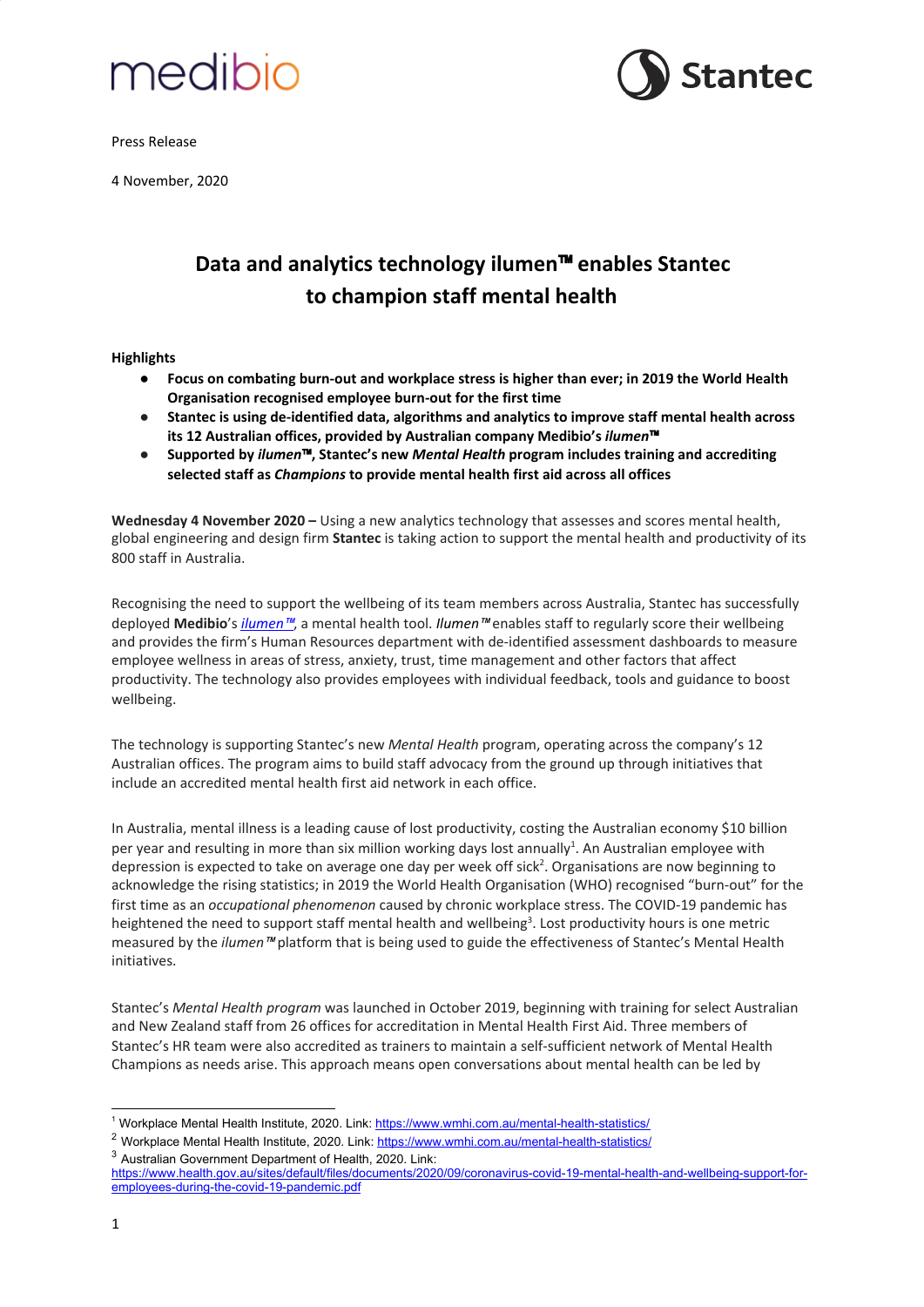# medibio



accredited staff at all levels, not just HR or management. An Employee Assistance Program (EAP) also supports the program.

"The pandemic further shifted my perception of what it means to be a Mental Health Champion," says Joy Sauvarin, Stantec Business Services Administrator in Melbourne. "We learnt fast how to stay connected while working remotely, but when that change became more routine, it freed people's time to stop and reflect on everything going on. Our mental health program helps to normalise previously unspoken topics, making it easier for me to reach out and support my colleagues through this time."

Stantec rolled out *ilumen*™ in May 2020 to support its overall employee wellbeing strategy, including *Mental Health Champions*. Since implementation, the technology has been taken up voluntarily by 20 percent of Stantec's Australian staff. Staff can undertake fortnightly mental health assessments using a short survey coupled with the option to pair biometric data from the staff member's device. This data is then processed by *ilumen*<sup>™</sup>s patented objective algorithms.

Team member data is then securely de-identified, aggregated and scored by Medibio. De-identified analytics are presented back to Stantec's HR team in easily accessible real-time dashboards. This analysis has become an important monitoring and reporting tool, with Stantec management receiving quarterly analytics as part of HR reporting.

### **Measurable results**

The *Mental Health* program has been a successful catalyst for change at Stantec. Managers across Stantec offices are regularly given de-identified data points from *ilumen*™, such as trust, time management and stress scores, to initiate open conversations on mental health with their teams. Supported by these *ilumen*™ insights, the Mental Health program and smooth transition to remote working contributed to a successful business case to increase Stantec's flexible work policy.

Kylie Ward, Stantec HR Director, Asia Pacific says, "As consultants, our people are our success, delivering a wide range of projects with different deadlines, community stakeholders and utilisation targets. It's important that we actively support their mental wellbeing and provide tools that allow them to be at their best. The current COVID-19 pandemic and restriction measures only reinforce this need. By understanding trends, we can now adjust and tailor the focus of our mental health initiatives and messages."

Jennifer Solitario, Medibio SVP, Corporate Health says, "More Australian companies are recognising the importance of staff mental health, and the productivity and staff retention benefits of actively supporting wellbeing. Data and analytics can have a significant role to play in measuring change and delivering results. "We are thrilled to support Stantec's commitment to improving mental health. Using our algorithms, we are giving Stantec unprecedented visibility over stress, anxiety, trust, depression and other factors that affect productivity, which are important indicators for driving change."

ENDS

## **About Medibio Limited**

[Medibio](https://medibio.com.au/) (ASX: MEB) (OTCQB: MDBIF) is a mental health technology company pioneering the use of objective measures to aid in the early detection and screening of mental health conditions. Through its corporate health product, ilumen™, the Company offers mental wellbeing solutions for businesses. Medibio is also developing products to serve the healthcare provider market. The Company was founded in Australia, and has offices in Melbourne (Vic) and Minneapolis (MN) in the US. Medibio is listed on the Australian Securities